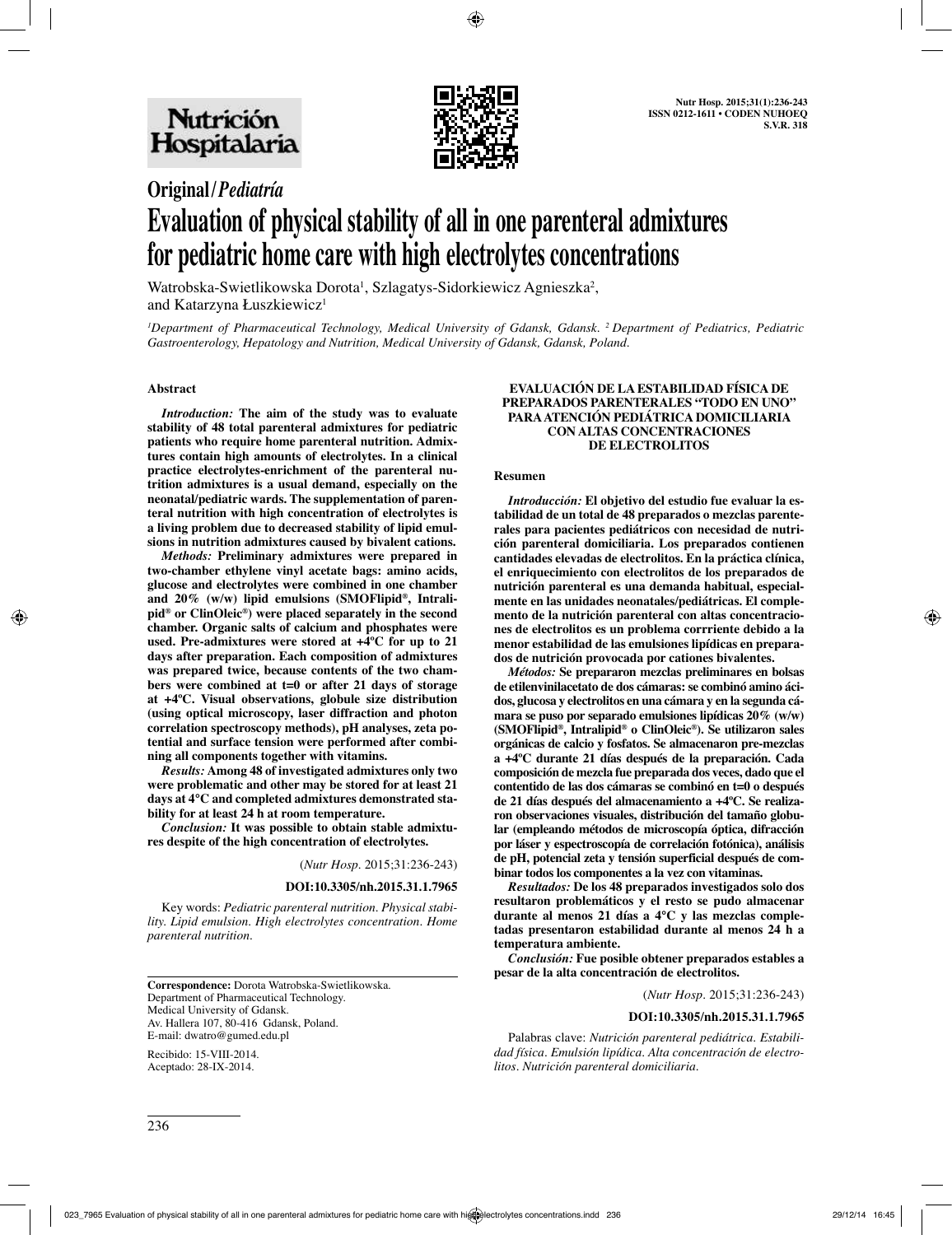#### **Abbreviations**

CAN: critical aggregation number. CaxP: the products of multiplication of calcium and phosphate ions concentration.

EVA: ethylene vinyl acetate.

LD: laser diffractometry method.

PCS: photon correlation spectroscopy method.

PN: parenteral nutrition.

SBS: short bowel syndrome.

TPN: total parenteral nutrition.

## **Introduction**

Home parenteral nutrition is an essential way of nutrition in case of intestinal failure, when oral or enteral nutrition is unable to meet the nutritional requirements. The main indication for home parenteral nutrition in children are primary digestive diseases (76-86%). Among digestive diseases, short bowel syndrome (SBS) of neonatal origin due to necrotizing enterocolitis, intestinal atresia, gastroschisis or long segment agangliosis is the major cause of long term parenteral nutrition support<sup>1,2</sup>. That is way in majority of pediatric patients parenteral nutrition (PN) is introduced in first days of life and is required for next several years<sup>2</sup>. Moreover, the risk of fatal complications is increased in children below 24 months of age<sup>3</sup>.

Proper provision of macro- and micronutrients during first years of life is crucial for both biological as well as psychomotoric development of a child. The deficiency of any of nutritional components may have also long term effects on child`s health. From the clinical point of view the aim of nutritional support is to obtain optimal growth and development in terms of bone health, body composition<sup>3-5</sup>. In majority of cases the standard well-balanced provision of macro- and micronutrients is sufficient to achieve that goal<sup>6</sup>.

However in cases complicated by prematurity, high output stoma, very short remnant bowel or cholestasis covering special needs by parenteral nutrition may be required7 . Recently, the neonatal therapeutic hypothermia-associated hypomagnesemia during parenteral nutrition therapy was described in 80% of children on standard supplementation<sup>8</sup>. In 40% of adult patients with SBS on long term PN hypomagnesemia is present<sup>9</sup>.

Bone mineral disease complicates prematurity. The risk increases with the duration of parenteral nutrition as well as the calcium deficiency. Therefore the proper supply with calcium is one of the important factor in preventing bone mineral disease<sup>10</sup>.

Due to different nutritional needs for children and adults, admixtures preparing for small patients contain high electrolytes concentration in low final volume, which creates higher risk of incompatibilities. Using such admixtures in practice is only limited by performing for each of composition physical stability. Any changes such as replacing components produced by one manufacturer with products of other require re-testing. It is very important to performed physical stability issues for each admixture with a new composition.

## **Aim of the study**

The composition of parenteral admixtures has to be tailored according to the patient` clinical situation. Therefore the aim of our study was to evaluate the physical stability of 48 pediatric all in one admixtures designed for home parenteral nutrition. All parenteral admixtures characterized by high electrolytes concentrations. Three types of lipid emulsions: SMOFlipid, Intralipid or ClinOleic were used for preparation of admixtures. This allowed comparing stability of parenteral admixtures with different types of lipid emulsions in the presence of high electrolytes concentration.

## **Materials and methods**

Parenteral pre-admixtures were filled with a computer-controlled pump: Multicomp II *(Fresenius Kabi, Uppsala, Sweden)* in the parenteral nutrition department of the Hospital Pharmacy of Nicolaus Copernicus Pomeranian Trauma Center in Gdansk. Compositions of parenteral admixtures were prescribed by pediatricians.

Pre-admixtures were prepared in two-chamber EVA (ethylene vinyl acetate) bags (Dimix, *Diffuplast*, Olgiate Olona, Italy). Lipid emulsion SMOFlipid, Intralipid (*Fresenius Kabi*, Austria) or ClinOleic (Baxter, Lessines, Belgium) was placed in smaller chamber of the bag. In the second chamber the following components were mixed: amino acid solutions - Aminoven 10% Infant (Fresenius Kabi, Uppsala, Sweden) or Primene 10% (Baxter, Lessines, Belgium); Glucose 40% solution (B. Braun Melsungen, Germany); Magnesium sulfate 20% solution (Polpharma, Starogard Gdanski, Poland); Potassium chloride solution 15% (WZF Polfa, Warsaw, Poland); Sodium chloride solution 10% (Polpharma, Starogard Gdanski, Poland); Calcium Pliva 10% - solution of calcium gluconolactobionate (glubionate) containing  $0.23$  mmol  $Ca^{2+}/$ ml (Pliva Cracow, Cracow, Poland); Glycophos – Sodium glycerophosphate concentrated solution (Fresenius Kabi, Uppsala, Sweden); Peditrace - mixture of trace elements, concentrated solution (Fresenius Kabi, Uppsala, Sweden). Multiple vitamin preparations - Vitalipid N Infant lipid emulsion (Fresenius Kabi, Uppsala, Sweden) and Soluvit N *lyophilisate* for *solution* (Fresenius Kabi, Uppsala, Sweden) were added immediately after combining the contents of the two chambers of the bags.

Sixteen of TPN admixtures were prepared using parenteral emulsion SMOFlipid and Aminoven Infant solution (signature as compositions "A"), the next sixteen of admixtures contain Intralipid and Aminoven Infant solution (signature as compositions "B") and the last sixteen admixtures contain ClinOleic and Primene (signature as compositions "C") table I. Compositions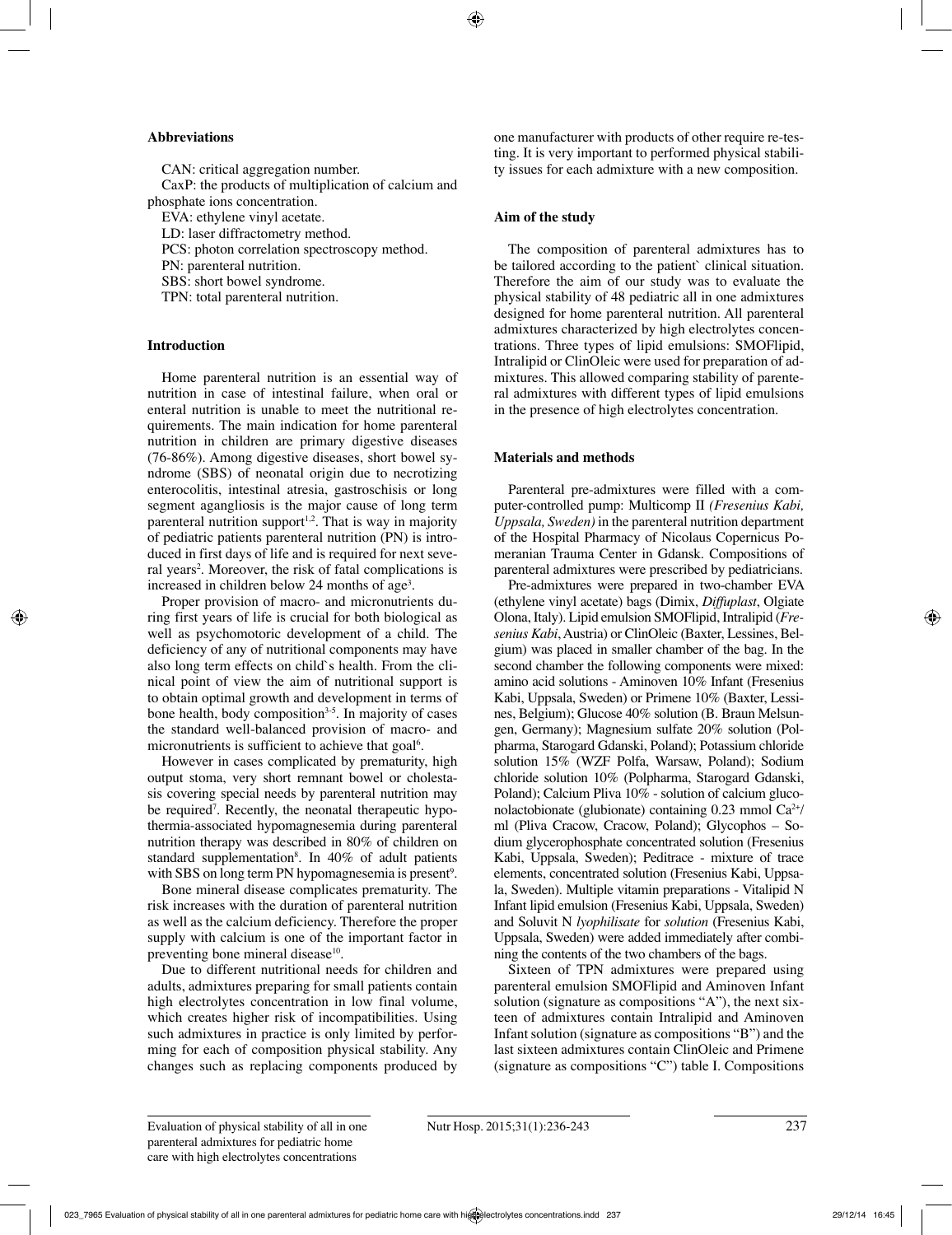| Intralipid and Aminoven Infant ("B") or ClinOleic and Primene ("C") |                |            |       |                    |                     |                |            |           |              |                       |         |           |
|---------------------------------------------------------------------|----------------|------------|-------|--------------------|---------------------|----------------|------------|-----------|--------------|-----------------------|---------|-----------|
| <b>TPN</b>                                                          | Glukose<br>40% | Aminoacids | Lipid | emulsion injection | Water for Glycophos | $10\%$<br>NaCl | 15%<br>KCl | Peditrace | 20%<br>MgSO4 | Calcium<br>glubionate | Soluvit | Vitalipid |
| 1                                                                   | 94.8           | 86.7       | 32.5  | 5.1                | 3.7                 | 4.6            | 5.4        | 2.2       | 4.1          | 18.8                  | 2.2     | 2.2       |
| $\overline{2}$                                                      | 93.3           | 85.3       | 32.0  | 69.0               | 3.6                 | 4.5            | 5.3        | 2.1       | 4.0          | 18.6                  | 2.1     | 2.1       |
| 3                                                                   | 82.5           | 66.0       | 22.0  | 16.3               | 2.6                 | 4.7            | 4.4        | 2.2       | 2.8          | 14.3                  | 2.2     | 2.2       |
| 4                                                                   | 80.0           | 64.0       | 21.3  | 122.5              | 2.6                 | 4.5            | 4.3        | 2.1       | 2.7          | 13.9                  | 2.1     | 2.1       |
| 5                                                                   | 96.3           | 66.0       | 22.0  | 0.6                | $2.2\,$             | 6.5            | 5.5        | 2.2       | 2.2          | 14.3                  | 2.2     | 2.2       |
| 6                                                                   | 94.8           | 65.0       | 21.7  | 44.0               | 2.2                 | 6.4            | 5.4        | 2.2       | 2.2          | 14.1                  | 2.2     | $2.2\,$   |
| 7                                                                   | 93.3           | 64.0       | 21.3  | 107.3              | 2.1                 | 6.3            | 5.3        | 2.1       | 2.1          | 13.9                  | 2.1     | 2.1       |
| 8                                                                   | 82.5           | 66.0       | 22.0  | 14.1               | 3.7                 | 2.1            | 3.3        | 2.2       | 2.8          | 19.1                  | 2.2     | 2.2       |
| 9                                                                   | 81.3           | 65.0       | 21.7  | 57.2               | 3.7                 | 2.0            | 3.3        | 2.2       | 2.7          | 18.8                  | 2.2     | 2.2       |
| 10                                                                  | 80.0           | 64.0       | 21.3  | 120.3              | 3.6                 | 2.0            | 3.2        | 2.1       | 2.7          | 18.6                  | 2.1     | 2.1       |
| 11                                                                  | 82.5           | 66.0       | 22.0  | 19.2               | 2.2                 | 3.9            | 3.3        | 2.2       | 2.2          | 14.3                  | 2.2     | 2.2       |
| 12                                                                  | 81.3           | 65.0       | 21.7  | 62.2               | 2.2                 | 3.8            | 3.3        | 2.2       | 2.2          | 14.1                  | 2.2     | 2.2       |
| 13                                                                  | 80.0           | 64.0       | 21.3  | 125.3              | 2.1                 | 3.8            | 3.2        | 2.1       | 2.1          | 13.9                  | 2.1     | 2.1       |
| 14                                                                  | 56.3           | 33.8       | 22.5  | 25.0               | 3.8                 | 4.8            | 5.6        | 2.3       | 4.2          | 19.6                  | 2.3     | 2.3       |
| 15                                                                  | 55.0           | 33.0       | 22.0  | 68.4               | 3.7                 | 4.7            | 5.5        | 2.2       | 4.1          | 19.1                  | 2.2     | 2.2       |
| 16                                                                  | 53.3           | 32.0       | 21.3  | 173.0              | 3.6                 | 4.5            | 5.3        | 2.1       | 4.0          | 18.6                  | 2.1     | 2.1       |

**Table I** *Composition [ml] of TPN admixtures containing 20% parenteral emulsion SMOFlipid and Aminoven Infant ("A"),* 

of the prepared TPN admixtures and calculated CAN (critical aggregation number) and CaxP parameters as well as osmolarity are presented in table II. Contents of electrolytes are presented in table III (sodium ions come from both Glycophos and sodium chloride, whereas chloride ions come from the preparations of sodium chloride and potassium chloride).

Pre-admixtures after labeling were stored protected from light under controlled temperature at 4±1°C for 21 days. Each pre-admixture was prepared twice.

Pre-admixtures were transferred to room temperature about 4 h before the analysis. Next the content of two chambers was mixed together and vitamins (Soluvit N dissolved in Vitalipid N Infant) were added. To simulate home conditions in which completed admixtures will be prepared by caregivers this step was carried out under nonaseptic conditions.

## **Physical analysis of complete parenteral admixutres**

The scheme of the physical stability test is presented in Scheme I. Analysis of the complete admixtures was carried out immediately after preparation (t=0) and after 24 h of storage at room temperature, with light protection. Activation of pre-admixtures was at t=0 or after 21 days of storage. Completed parenteral admixtures were subjected to physical stability analysis consisting of

| Table II<br>CAN and CaxP parameters, $\alpha$ coefficient<br>and theoretical osmolarity of TPN admixtures |      |                               |                      |                                              |  |  |  |
|-----------------------------------------------------------------------------------------------------------|------|-------------------------------|----------------------|----------------------------------------------|--|--|--|
| <b>TPN</b>                                                                                                | CAN  | CaxP<br>$[mmol/l] [mmol2/l2]$ | $\alpha$ coefficient | <i>Theoretical</i><br>osmolarity<br>[mOsm/L] |  |  |  |
| 1                                                                                                         | 1973 | 268                           | 158                  | 1408                                         |  |  |  |
| 2                                                                                                         | 1577 | 171                           | 158                  | 1126                                         |  |  |  |
| 3                                                                                                         | 1711 | 199                           | 168                  | 1387                                         |  |  |  |
| 4                                                                                                         | 1140 | 91                            | 168                  | 925                                          |  |  |  |
| 5                                                                                                         | 1591 | 172                           | 189                  | 1565                                         |  |  |  |
| 6                                                                                                         | 1333 | 121                           | 189                  | 1303                                         |  |  |  |
| 7                                                                                                         | 1057 | 76                            | 189                  | 1042                                         |  |  |  |
| 8                                                                                                         | 2012 | 366                           | 168                  | 1356                                         |  |  |  |
| 9                                                                                                         | 1664 | 258                           | 169                  | 1131                                         |  |  |  |
| 10                                                                                                        | 1342 | 164                           | 168                  | 904                                          |  |  |  |
| 11                                                                                                        | 1551 | 172                           | 168                  | 1344                                         |  |  |  |
| 12                                                                                                        | 1299 | 121                           | 169                  | 1121                                         |  |  |  |
| 13                                                                                                        | 1030 | 76                            | 168                  | 896                                          |  |  |  |
| 14                                                                                                        | 2947 | 574                           | 254                  | 1296                                         |  |  |  |
| 15                                                                                                        | 2355 | 366                           | 255                  | 1037                                         |  |  |  |
| 16                                                                                                        | 1577 | 164                           | 254                  | 691                                          |  |  |  |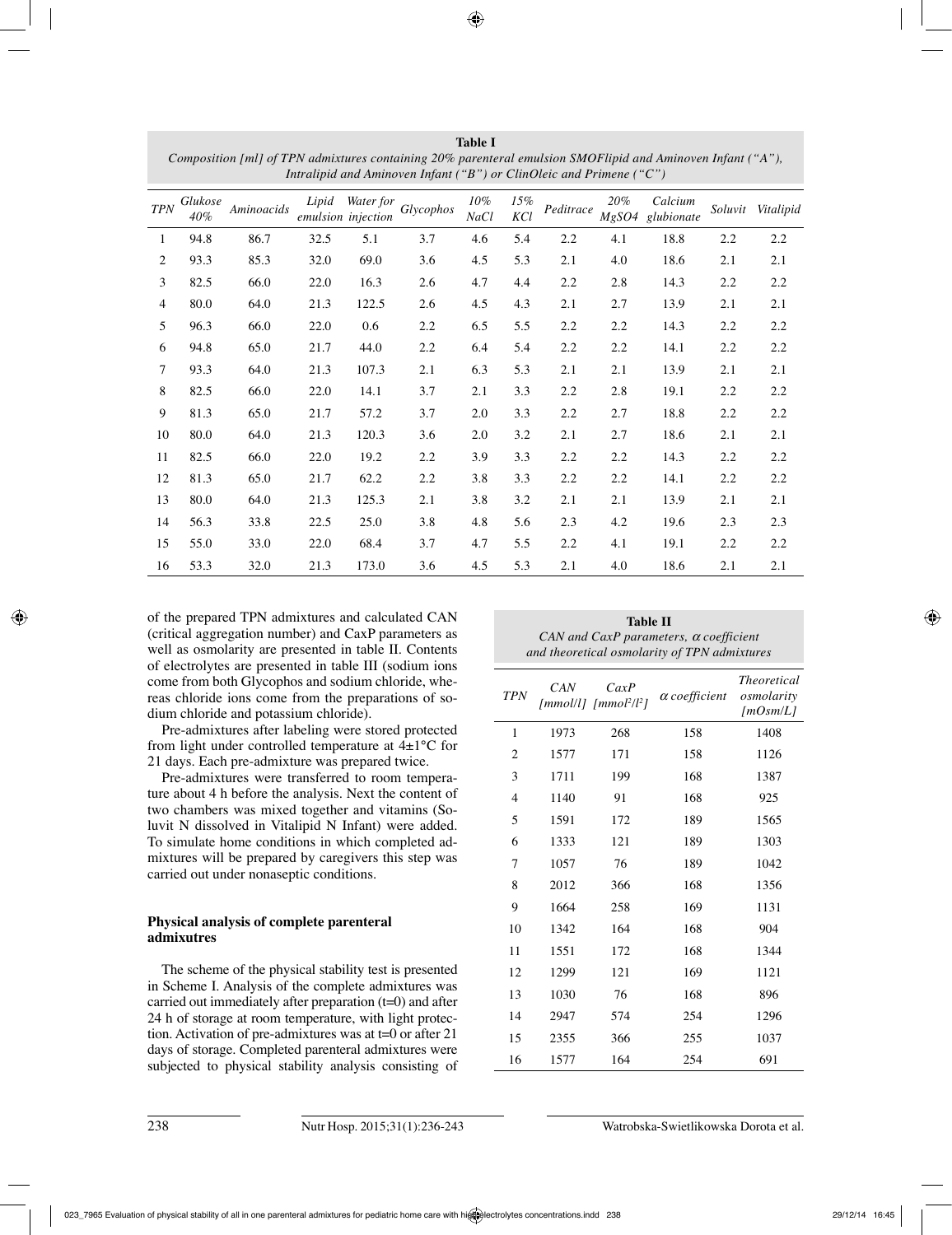| <b>Table III</b><br>Concentration of electrolytes<br>in TPN admixtures [mmol/l] |          |       |           |           |            |  |  |  |
|---------------------------------------------------------------------------------|----------|-------|-----------|-----------|------------|--|--|--|
| <b>TPN</b>                                                                      | $Na^{+}$ | $K^+$ | $Mg^{2+}$ | $Ca^{2+}$ | $PO_4^{3}$ |  |  |  |
| 1                                                                               | 58.02    | 41.17 | 13.76     | 14.33     | 14.11      |  |  |  |
| $\overline{c}$                                                                  | 45.37    | 32.93 | 10.94     | 11.56     | 11.18      |  |  |  |
| 3                                                                               | 58.40    | 39.60 | 11.09     | 12.87     | 11.70      |  |  |  |
| 4                                                                               | 38.14    | 26.70 | 7.38      | 8.63      | 8.07       |  |  |  |
| 5                                                                               | 68.80    | 49.50 | 8.71      | 12.87     | 9.90       |  |  |  |
| 6                                                                               | 57.77    | 41.16 | 7.38      | 10.75     | 8.38       |  |  |  |
| 7                                                                               | 46.05    | 32.93 | 5.74      | 8.64      | 6.52       |  |  |  |
| 8                                                                               | 49.30    | 29.70 | 11.09     | 17.19     | 16.65      |  |  |  |
| 9                                                                               | 40.21    | 25.16 | 9.06      | 14.33     | 14.11      |  |  |  |
| 10                                                                              | 32.36    | 19.88 | 7.38      | 11.55     | 11.18      |  |  |  |
| 11                                                                              | 48.80    | 29.70 | 8.71      | 12.87     | 9.90       |  |  |  |
| 12                                                                              | 40.77    | 25.15 | 7.38      | 10.75     | 8.38       |  |  |  |
| 13                                                                              | 33.04    | 19.88 | 5.74      | 8.63      | 6.52       |  |  |  |
| 14                                                                              | 82.64    | 61.37 | 20.25     | 21.48     | 20.82      |  |  |  |
| 15                                                                              | 68.32    | 49.53 | 16.24     | 17.20     | 16.66      |  |  |  |
| 16                                                                              | 45.37    | 32.93 | 10.94     | 11.56     | 11.18      |  |  |  |

visually inspection, microscopic observation (biologic microscope with camera B1 223A *Motic*, Wetzlar, Germany), determination of oily globules size distribution - laser diffractometer (MasterSizer E *Malvern Instruments*, Malvern, UK) and photon correlation spectroscopy (Zetasizer, *Malvern Instruments*, Malvern, UK), zeta potential (Zetasizer, *Malvern Instruments*, Malvern, UK), pH measurement (ph meter *Orion 350*, Beverly, USA, with combination electrode). Laser diffractometer



*Scheme I.—Scheme of physical analysis of complete TPN admixtures.* 

method (LD) allows determining the *median diameter*   $(d_{0.5})$  below this parameter is diameter of 50% of oily globules) and the maximum diameter of 90% of oily globules  $(d_{00})$ . Photon correlation spectroscopy method (PCS) is used to determine Z-avarage parameter. Additionally the aqueous phase of the pre-admixtures was suspected to visual inspection and pH measurements.

## **Results**

## *Visual and microscopic observations*

Very slight creaming after 24 h of storage at room temperature in complete admixtures despite various compositions was visually observed. Creaming was observed in all admixtures but easily disappeared after short mixing.

In microscopic observation most of the complete admixtures were characterized by size of oily globules not larger than 1 µm, which are safe for patients (Fig. 1).



*Fig. 1.—Microscopic observation (scale 10 µm) at t = 21 days+24h (a) and distribution of oily droplets of TPN admixture 14A (b).*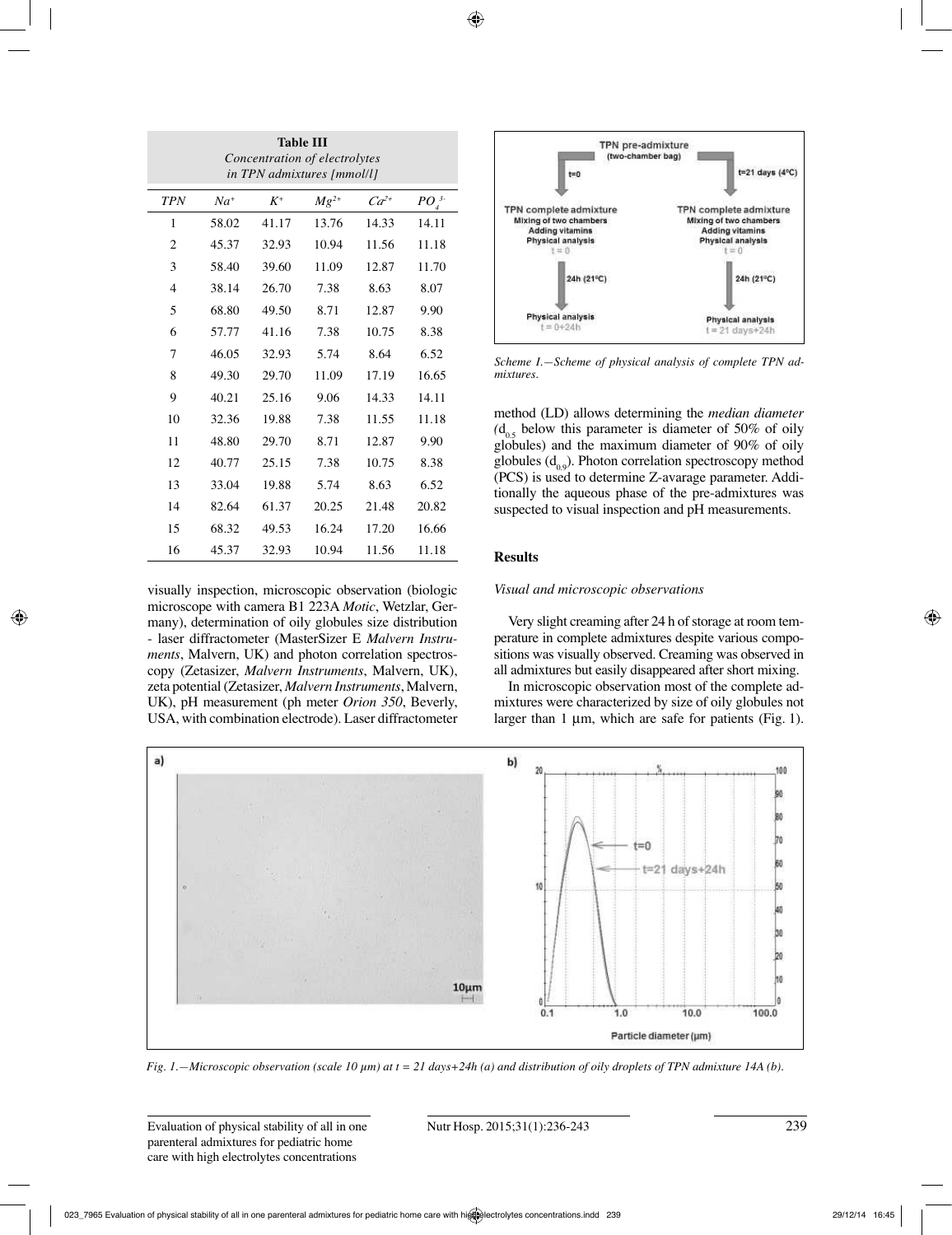

*Fig. 2.—Microscopic observation (scale 10 µm)(a) and distribution of oily droplets of TPN admixtures at t = 21 days+24h (b).*

Among 48 of admixtures only one was problematic. In complete admixtures prepared from pre-admixtures 15B and 16A stored for 21 days oily droplets undergo of coalescency and few globules about 5 µm in size were observed (Fig. 2). No destabilization was observed in additionally analysis when complete admixtures 15B and 16A were prepared only at t=0 and were stored 24h.

#### *Oily droplet size distribution*

#### *a) Laser diffractometry method*

Value of median  $(d_{0.5})$  of oily droplets size in the complete admixtures was 320±30 nm and 90% of oily droplets  $(d_{0.9})$  were under 620 ±30 nm. No oily globules lager than 1 µm were detected in any of all admixtures by using laser diffractometry method (Fig. 1).

#### *b) Photon correlation spectroscopy*

Z-avarage of oily droplets size was about 320 nm. Size of oil droplets was significant smaller for TPN admixtures containing ClinOleic as lipid emulsion (Z-avarage 250 nm) (Fig. 3).

For all of admixtures no changes  $(\pm 30 \text{ nm})$  during storage were observed. In admixtures TPN 2B – 6B, 8B and 10B (containing SMOFlipid) decreasing, about 70 nm comparing with t=0, of oily droplets size was observed. Whereas Z-avarage of admixtures TPN 9C - 16C containing ClinOleic was increasing during storage, the highest was in TPN 6A (55 nm).

#### *Zeta potential analysis*

Zeta potential of all admixtures was in range -36 to  $-47$  mV and did not change during the storage ( $\pm$ 5 mV)



*Fig. 3.—Distribution of oily droplets of TPN*   $admixtures$ *days+24h.*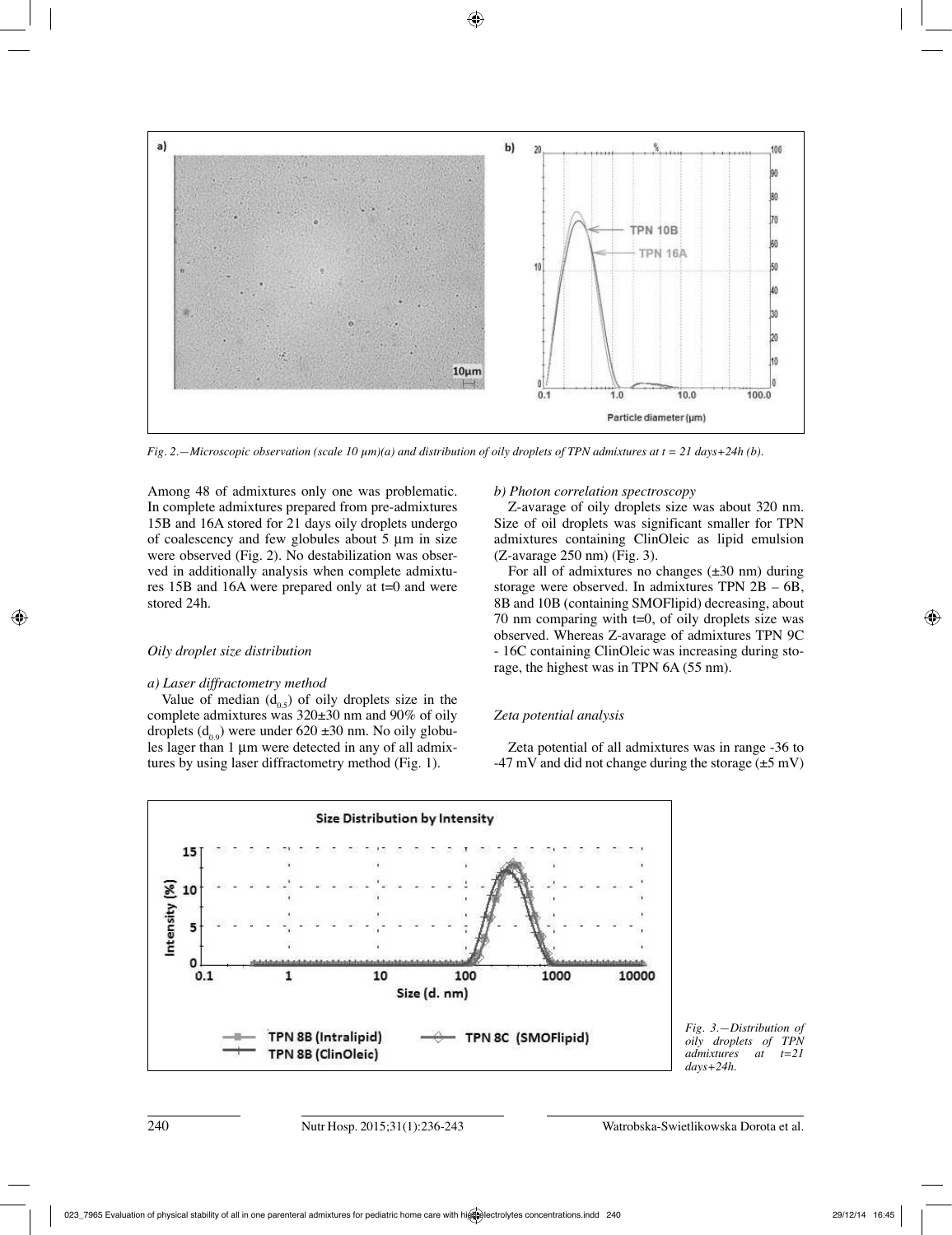

*Fig. 4.—Zeta potential of admixtures TPN 14A – effect of store.*

in comparing with  $t=0$  (Fig. 4). The greatest decreasing of negative value of zeta potential (-6.8 mV) was noticed in admixture 14B, while the greatest increasing (10.4 mV) was in admixture 12C.

#### *pH measurement*

The pH values in complete TPN admixtures were in range  $5.6 - 6.7$ . Comparing with t=0, these values did not change  $(\pm 0.05 \text{ of units})$  during storage (Fig. 5). The greatest decreasing of pH value (0.11) was noticed for admixtures 8B and 11B at  $t=0+24h$ . The greatest increasing of pH values (0.10) was observed for admixtures 3C at t=21+24h.

## **Discussion**

All investigated TPN admixtures were prepared with commonly using procedures in hospital pharmacy. Due to clinical needs, admixtures characterized much higher than physiological concentration of electrolytes: calcium (8-22 mmol/l Ca2+), magnesium  $(5{\text -}20 \text{ mmol/l Mg}^{2+})$  and potassium  $(20{\text -}60 \text{ mmol/l K}^{+})$ ions. CAN parameter of investigated admixtures was much higher than current in range 1030 – 3000 mmol/l and CaxP was in range  $76 - 574$  mmol<sup>2</sup>/l<sup>2</sup>. Nitrogen – calorie ratio values was in range 158 – 255 kcal/g N. The highest CAN parameter was noticed in admixtures 14 (2947 mmol/l), whereas the smallest in admixtures 7 (1057 mmol/l).

Despite even repeatedly exceeded the limits specified parameters, most of TPN mixtures tested showed appropriate physical stability when during the analysis. These admixtures can be administered to the patient only when they are prepared with the same composition containing the same or a lower concentration of electrolytes. Of course, it is necessary to maintain identical conditions of preparing such mixtures and using the same manufacturers of packaging and type of product.



*Fig. 5.—The pH values of the complete admixture TPN 14 – the effect of various lipid emulsion.*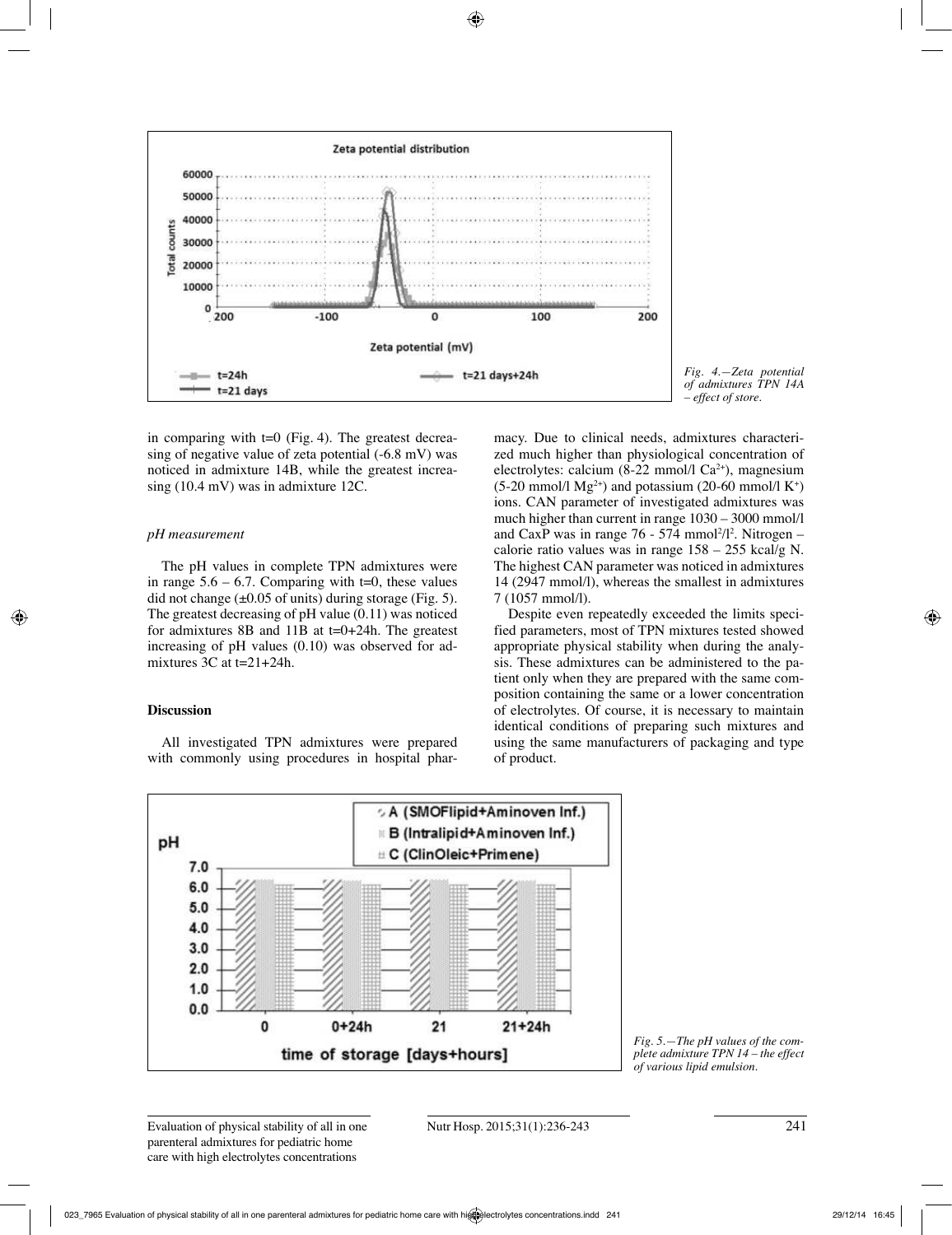Very slight creaming after 24 h of storage at room temperature all admixtures was visually observed and it disappeared after short mixing. Creaming occurred in all admixtures despite various compositions so it was normally acceptable.

In microscopic observation all, except for two, complete admixtures were characterized by oily globules not larger than  $3 \mu m$ , which are safe for patients when they are intravenously administered (Fig. 1). Only two complete admixtures (16A and 15B) in t=21 days+24h were found unstable because of few oily globules about  $6 - 8 \mu m$  in size and tendency for agglomeration were observed (fig. 2). Lack of stability of these admixtures was checked in two independents studies.

Examination of the droplet size of the oil phase was carried out using a laser diffractometer. In all admixtures, except for two (Fig. 1), oily droplets larger than 1 µm were detected. Moreover, using this method no change droplet size of the oil phase during the storage of TPN admixtures up to 21 days was observed. Using LD method the presence of large droplets of oily phase observed in the optical microscope only for two unstable admixtures was confirmed. Whereas for others admixtures oily droplets in range 2-3 µm observed in the optical microscope was not confirmed. Most likely, this is due to the fact that too low a sensitivity of the device - in the whole volume of the TPN mixture containing droplets  $\langle 1 \rangle$  um is too small amount of large droplets of the oily phase.

PCS technique to give a more varied results mean droplet size of the oil phase, than when using laser diffraction – Z-average of oily droplet was approximately of 250 - 400 nm, whereas the laser diffraction method, the median of oily droplets was 300 - 330 nm. None of the systems tested was not noticed oily droplets larger than 1 µm using PCS method.

Based on the results, it was found that a more sensitive method for detecting the oily droplet size below 500 nm is the technique of PCS. In contrast, measurements should also be performed by laser diffraction method that allows to detect larger drops.

For such systems considered stable TPN admixtures with a negative zeta potential of 31 mV below [11]. All TPN admixtures showed a zeta potential in range -37 to -45 mV, which proves their stability. The zeta potential during storage do not undergo significant changes (Fig. 4). Fluctuations were observed in the range of  $\pm$  9 mV, the difference between the value at t=0 and  $t=21+24h$  are insignificant (about  $\pm 5$  mV).

The pH values of TPN admixtures during storage did not undergo significant ( $p<0.05$ ) changes (Fig. 5). Admixtures containing ClinOleic as fat emulsion showed a slightly lower pH (5.68 - 6.31) than the other admixtures of TPN (6.11 - 6.57).

No influence of the type of lipid emulsions and aminoacid preparations on the physical stability of the investigated TPN admixtures was observed. It also appeared to be safe to prepare TPN admixtures with high concentration of electrolytes using as well as Lipofundin LCT/MCT, SMOFlipid and ClinOleic.

## **Conclusions**

Despite the store for 21 days and high concentrations of electrolytes pre-TPN admixture of the proposed composition provide complete TPN admixtures of appropriate quality, lasting for 24 hours. Only the admixtures kept for 21 days (15B and 16A) does not allow the stable TPN admixtures. Due to coalescence of the emulsion particles is desirable to shorten the retention time of the complete mixture of the TPN 15B and 16A to 24 h. Since the obtained stable TPN admixture having a high concentration of electrolytes (high CAN and CaxP parameters), theoretical values of these parameters cannot decide about the stability of TPN admixtures. Microscopic observation should be a part of physical analysis of TPN admixtures. Type a submicron emulsion and the preparation of amino acids does not affect the physical stability of TPN mixtures.

### **Acknowledgements**

The authors wish to thank Hospital Pharmacy of Nicolaus Copernicus Pomeranian Trauma Center in Gdansk for preparing the TPN admixtures and wish also to thank Fresenius Kabi for financial support, and B/Braun and Baxter for giving their products for the study.

This project was supported by the Ministry of Science and Higher Education Republic of Poland from the quality-promoting subsidy under the Leading National Research Centre (KNOW) programme 2012 – 2017.

## **Conflicts of Interest**

The authors declare no conflict of interest.

### **References**

- 1. Colomb V, Dabbas-Tyan M, Taupin P, Talbotec C, Révillon Y, Jan D, De Potter S, Gorski-Colin AM, Lamor M, Herreman K, Corriol O, Landais P, Ricour C,Goulet O. Long-term outcome of children receiving home parenteral nutrition: a 20-year single-center experience in 302 patients. *J Pediatr Gastroenterol Nutr* 2007; 44: 347-353.
- 2. Popińska K, Szlagatys-Sidorkiewicz A, Spodaryk M, Jakubczyk M, Danko M, Żydak J, Książyk J. Home parenteral nutrition in children in Poland in 2011. Ped Współcz Gastroenter Heaptol i Żyw Dzieci 2013; 15: 14-17.
- 3. Olieman JF, Penning C, Spoel M, Ijsselstijn H, van den Hoonaard TL, Escher JC, Bax N, M, Tibboel D. Long-term impact of infantile short bowel syndrome on nutritional status and growth. *Br J Nutr* 2012; 107: 1489-1497.
- 4. Pichler J, Chomtho S, Fewtrell M, Macdonald S, Hill S. Body composition in paediatric intestinal failure patients receiving long-term parenteral nutrition. *Arch Dis Child* 2014; 99: 147-153.